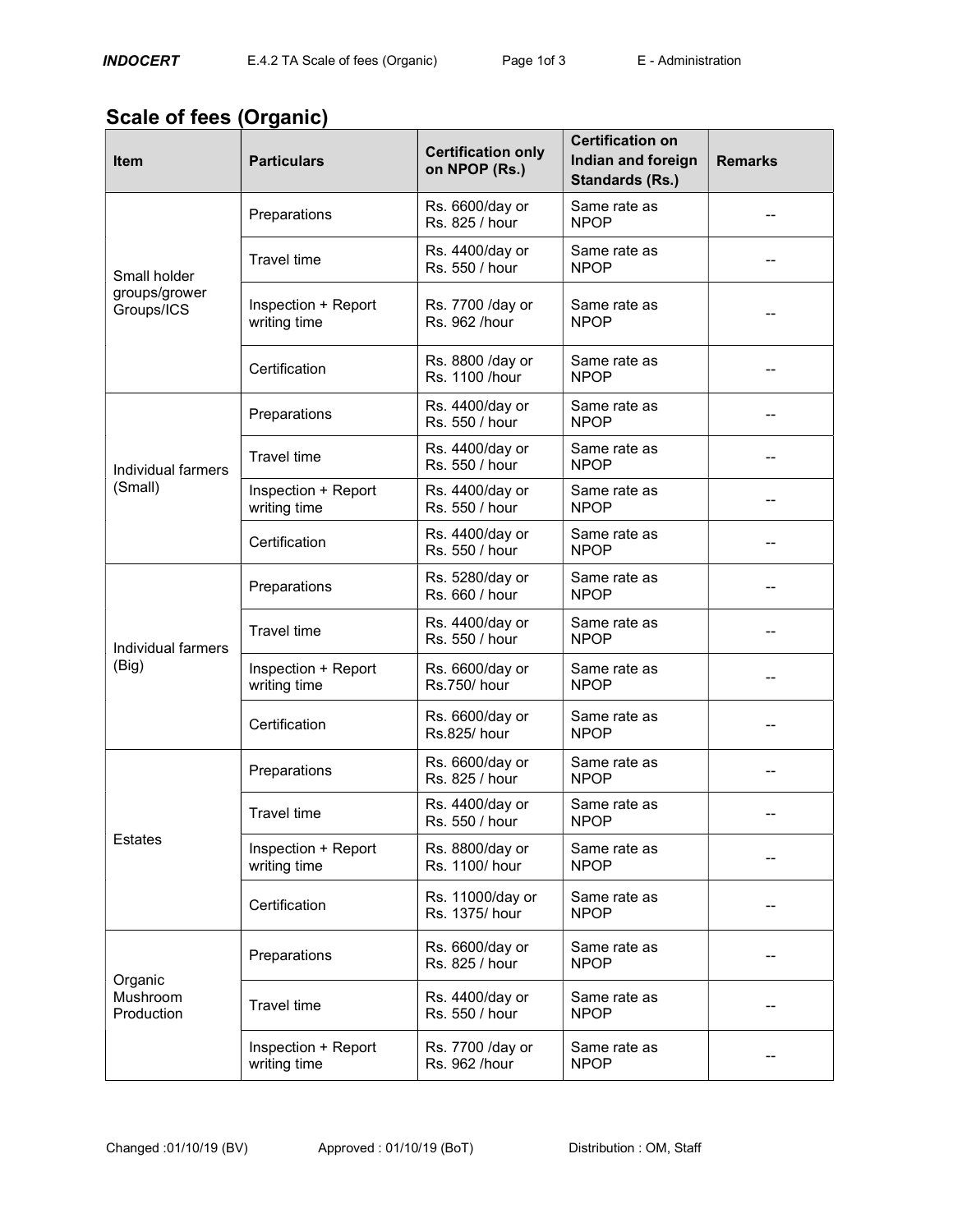|                                                                      | Certification                                                                                  | Rs. 8800 /day or<br>Rs. 1100 /hour                                               | Same rate as<br><b>NPOP</b> |                                                                 |
|----------------------------------------------------------------------|------------------------------------------------------------------------------------------------|----------------------------------------------------------------------------------|-----------------------------|-----------------------------------------------------------------|
| Individual farmer<br>(Small )doing<br>simple on<br>processing        | Preparations                                                                                   | Rs. 4400/day or<br>Rs. 550/hour                                                  | Same rate as<br><b>NPOP</b> |                                                                 |
|                                                                      | <b>Travel time</b>                                                                             | Rs. 3300/day or<br>Rs. 412.5 / hour                                              | Same rate as<br><b>NPOP</b> |                                                                 |
|                                                                      | Inspection + Report<br>writing time                                                            | Rs. 5500/day or Rs.<br>687.5/ hour                                               | Same rate as<br><b>NPOP</b> |                                                                 |
|                                                                      | Certification                                                                                  | Rs. 5500/day or Rs.<br>687.5/ hour                                               | Same rate as<br><b>NPOP</b> |                                                                 |
|                                                                      | Preparations                                                                                   | Rs. 8800/day or<br>Rs. 1100/hour                                                 | Same rate as<br><b>NPOP</b> |                                                                 |
| Food & Feed<br>Manufacturers/                                        | <b>Travel time</b>                                                                             | Rs. 6600/day or<br>Rs. 825 / hour                                                | Same rate as<br><b>NPOP</b> |                                                                 |
| exporters/<br>importers                                              | Inspection + Report<br>writing time                                                            | Rs. 11000/day or<br>Rs. 1375/hour                                                | Same rate as<br><b>NPOP</b> | --                                                              |
| Fee for inspection<br>and approval -<br>Input approved in<br>organic | Certification                                                                                  | Rs. 11000/day or<br>Rs. 1375/hour                                                | Same rate as<br><b>NPOP</b> |                                                                 |
|                                                                      | Preliminary evaluation of<br>the product based on<br>the input description<br>sheet submitted. | Rs.1000/Product                                                                  | <b>NA</b>                   |                                                                 |
|                                                                      | Preparations                                                                                   | Rs. 6600/day or<br>Rs.825/ hour                                                  | <b>NA</b>                   |                                                                 |
|                                                                      | <b>Travel time</b>                                                                             | Rs. 4400/day or<br>Rs. 550 / hour                                                | <b>NA</b>                   | --                                                              |
|                                                                      | Inspection time                                                                                | Rs. 11000/day or<br>Rs. 1375/hour                                                | <b>NA</b>                   | --                                                              |
|                                                                      | <b>Report writing</b>                                                                          | Rs. 11000/day or<br>Rs. 1375/hour                                                | <b>NA</b>                   |                                                                 |
|                                                                      | Certification                                                                                  | Rs. 11000/day or<br>Rs. 1375/hour                                                | <b>NA</b>                   |                                                                 |
| Travel expenses                                                      |                                                                                                | Actual                                                                           |                             | For travel, food<br>and<br>accommodation<br>where<br>applicable |
| Fee for scope<br>certificate                                         |                                                                                                | Rs. 1000/-                                                                       |                             | The added<br>value of widely<br>recognized<br>certificate       |
| Fees per<br>transaction<br>certificate, if<br>required               |                                                                                                | Small- 250/-<br>Big-500/-<br>Estate - 1000/-<br>ICS/Processing /<br>Trade-1000/- |                             |                                                                 |
| Fees per COI if<br>required(except<br>Feed Category)                 |                                                                                                | Rs. 1500+Tax+<br>Postal charge                                                   |                             |                                                                 |